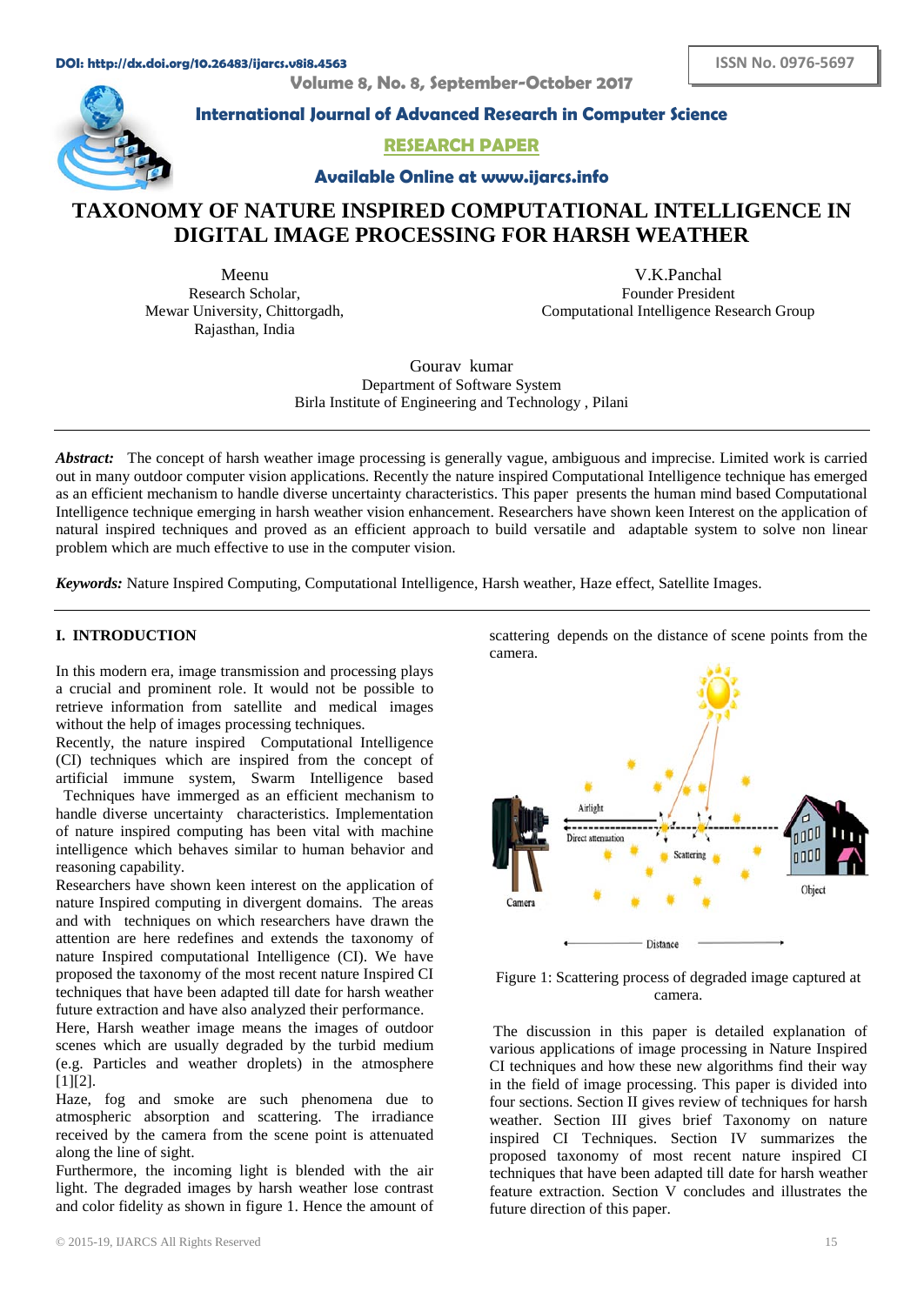### **II. A REVIEW OF HARSH WEATHER TECHNIQUES USED**

This section explores the widely used methods /Techniques/Filters for enhancing the image degraded by the harsh weather.

The main pollutant of the atmosphere is particles and particle size is one of the most important characters of particle which affects all of other physical and chemical characters. The fine particles have extreme effect to human health and air visibility. Bad weather is the result of natural atmospheric changes. Poor visibility is considered as the effect of Particles size, concentration, and distribution and categorized due to bad weather. Poor visibility conditions are mainly categorized according to the bad weather conditions, types and sizes of the atmospheric particles. They are broadly classified into steady (fog, mist and haze) and dynamic (rain, snow) weather conditions, based on visual effects. Weather and their visibility conditions are related with particle types and sizes [1] which are described in table 1.

| Table 1. Weather conditions and associated particle |
|-----------------------------------------------------|
| types, sizes and concentrations (adapted from       |
| McCartney (1975).                                   |

| Weather<br>Conditio | <b>Visibilit</b><br>y | <b>Particle</b><br><b>Type</b> | Radiu<br>$s$ ( $\mu$ m) | Concentratio<br>$n$ (cm <sup>-3</sup> ) |
|---------------------|-----------------------|--------------------------------|-------------------------|-----------------------------------------|
| n                   |                       |                                |                         |                                         |
| Air                 | Normal                | Molecul                        | $10^{-4}$               | $10^{19}$                               |
|                     |                       | e                              |                         |                                         |
| Haze                |                       | Aerosol                        | $10^{-2}$ –             | $10^3 - 10$                             |
|                     | Poor                  |                                |                         |                                         |
| Fog                 |                       | Water                          | $1 - 10$                | $100 - 10$                              |
|                     |                       | droplet                        |                         |                                         |
| Cloud               |                       | Water                          | $1 - 10$                | $300 - 10$                              |
|                     |                       | droplet                        |                         |                                         |
| Rain                |                       | Water                          | $10^{2}$                | $10^{-2} - 10^{-5}$                     |
|                     |                       | drop                           | $10^4$                  |                                         |

Haze consists of sufficient smoke, dust, moisture and vapors suspended in air to impair visibility. The particles produced by those sources respond quickly of small water droplets when the humidity is high. Haze particle are larger than air molecules but smaller than fog droplets.

Fog evolves when the relative humidity of an air parcel approaches a saturated level. Then, some of the nuclei are grown by the condensation of water droplets. Hence fog and haze have similar origin and an increase in humidity is sufficient to turn haze into fog. This transition is quite gradual and an intermediate state is referred to a mist. While perceptible haze extended to an altitude of several miles. Fog is typically just a few hundred feet thick. A practical distribution between fog and haze lies in the greatly reduced visibility included by the former.

Cloud views differ from fog only at existing higher altitudes rather than sitting at ground level. While most clouds are made of water droplets like fog, some are composed of long ice crystals and ice coated dust grains. Details on the physics of clouds and precipitation can be found in Mason (1975). For Now, clouds are of less

relevance to us as we restrict ourselves to vision at ground level rather than at high altitudes.

Rain and snow shows the process by which cloud droplets turn to rain is a complex one (Mason, 1975). When viewed up close, rain causes\_random spatial and temporal variations in images and hence must be dealt with differently from the more static weather conditions.

Most of existing methods in the field of computer vision are based on the hypothesis/assumption that the weather in outdoor images or videos is clear. However, videos is clear. different weather conditions such as rain, snow or haze will cause complex visual effects in images or videos, as shown in Figure 2. **Zheng Zhang et al [3]** The areas which have drawn the attention are weather condition / Image classification / Haze , Fog Free images / feature extraction / Air light estimation in which hitherto is looked for its solution in classical artificial Intelligence based on nature inspired technique of computational Intelligence .

**Table 2. An overview of techniques used for harsh weather image enhancement**.

| S.<br>n <sub>0</sub>     | <b>Metho</b><br>d                            | <b>Inven</b><br>tor   | <b>Result</b>                                                                                                                                                                                                                                                                                                                                  | ye<br>ar |
|--------------------------|----------------------------------------------|-----------------------|------------------------------------------------------------------------------------------------------------------------------------------------------------------------------------------------------------------------------------------------------------------------------------------------------------------------------------------------|----------|
| 1                        | Polari<br>zation<br>Metho<br>d               | Y.Y.<br>Sche<br>chner | Polarization based methods<br>remove the haze effect through<br>two or more images taken with<br>different degrees of<br>polarization.[4]                                                                                                                                                                                                      | 20<br>01 |
| $\overline{2}$           | Contra<br>st<br>based<br>metho<br>d          | Robb<br>y T.<br>Tan   | Identify that a haze-free<br>image must have higher<br>contrast compared with the<br>input hazy image and he<br>removes haze by maximizing<br>the local contrast of the<br>restored image[5].                                                                                                                                                  | 20<br>08 |
| 3                        | Dehaz<br>ing<br>Using<br>Color-<br>Lines     | R.<br>Fattal          | albedo of the<br>Estimates the<br>the<br>medium<br>and<br>scene<br>transmission<br>under<br>the<br>that<br>the<br>assumption<br>transmission and the<br>surface<br>shading<br>locally<br>are<br>uncorrelated. This approach is<br>physically<br>sound<br>and<br>can<br>produce impressive results in<br>fog and hazed images [6].              | 20<br>08 |
| $\overline{\mathcal{L}}$ | <b>CLAH</b><br>E<br><b>MET</b><br><b>HOD</b> | Xu,<br>Zhiyu<br>an    | establishes<br>This<br>method<br>a<br>maximum value to clip the<br>histogram and redistributes the<br>clipped pixels equally to each<br>gray-level. It can limit the<br>noise while<br>enhancing<br>the<br>image contrast. get effective<br>result<br>color<br>on<br>image<br>degraded by fog and apply the<br>edge detection to the image[8]. | 20<br>09 |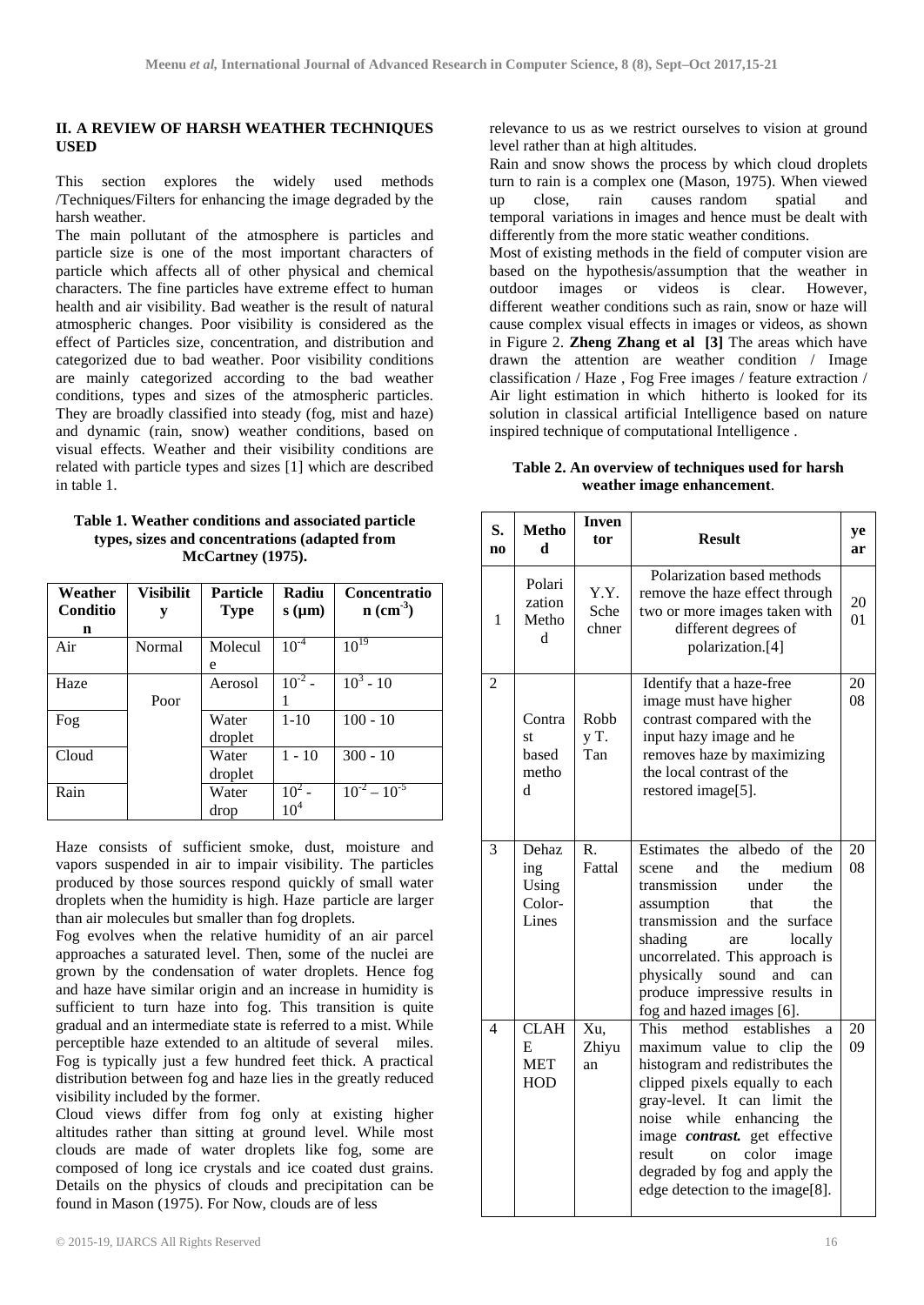| Dark<br><b>Chan</b><br>nel<br>Prior | Kaim<br>ing<br>He | Dark channel prior is used for<br>the estimation of atmospheric<br>light in the dehazed image to<br>get the more proper result.     | 20 |
|-------------------------------------|-------------------|-------------------------------------------------------------------------------------------------------------------------------------|----|
|                                     |                   | This technique is mostly used<br>for non-sky patches, as at least<br>one color channel has very low<br>intensity at some pixels[7]. |    |



(a) Fogy Image with histogram



(b) Haze Image with histogram



(c) Clear Image with histogram

Figure 2: different weather effect on image (a) has fog effect on image (b) Shows the haze effect

## **III. NATURE INSPIRED COMPUTATIONAL INTELLIGENCE TECHNIQUES**

Many different techniques were introduced to perform different tasks on the image. Recently many new approaches are introduced which are inspired from nature. They follow the principle of Charles Darwin's "Survival of Fittest". The solutions which are best among vast pool of solutions are only forwarded to next generation or next iteration step and rest are discarded. These algorithms are broadly classified into three categories namely Modelization of human mind, Artificial Immune System and Swarm Intelligence [9].

A new wide range of nature Inspired CI based algorithm has emerged based on natural phenomenon such as behavior of social Insects in a group, migration of species in natural habitats etc. This nature Inspired intelligent technique can form the basis of building an optimization algorithm. Earlier many researcher worked effectively on digital image processing in various field like Edge detection , Color analysis , Pattern Recognition , Medical reports , Motion analysis , Restoration ,Classification etc and these are the areas where effective and optimized result are obtained using nature inspired technique. The nature inspired techniques have shown better results than the other existing optimization technique for certain specific application. Also, Figure 3 below gives the proposed taxonomy of nature inspired computational intelligence techniques that can be used independently or in an integrated way for the development of optimization algorithms that can be targeted for some specific applications. A System of reality being evolutionary in nature may remain incomplete and will need revision even if the mathematically perfect reality remains in determinate. An algorithmic approach of voiding the limitations has been attempted for applications to the emerging science of mind and consciousness [10,11] and the resulting technologies to prove a solution to the problem posed by classical AI Technique (The first working AI programs were written in 1951 to run on the Ferranti Mark-I machine of the University of Manchester), Computational intelligence technique based on the modelization of human mind were introduced.

## *A. Based on the modeling of human mind*

Human brain generates thoughts and feelings which remains unknown. In the present state of human below mentioned computational intelligence technique differ from the conventional hard computing technique. All the approaches based on e form of integrated computational models of synthetic / abstract intelligence, in order to be applied to the explanation and improvement of individual and social / organizational decision-making and reasoning. The computational techniques proposed under this category are listed below. The modelization of human mind tend to be generalized to the form of integrated computational models of synthetic / abstract intelligence, in order to be applied to the explanation and improvement of individual and social  $/$ organizational decision-making and reasoning. The computational techniques proposed under this category are listed below.

- Fuzzy Set Theory
- Rough Set Theory
- Granular Computing
- Perception-Based Computing
- Wisdom Technology
- Anticipatory Computing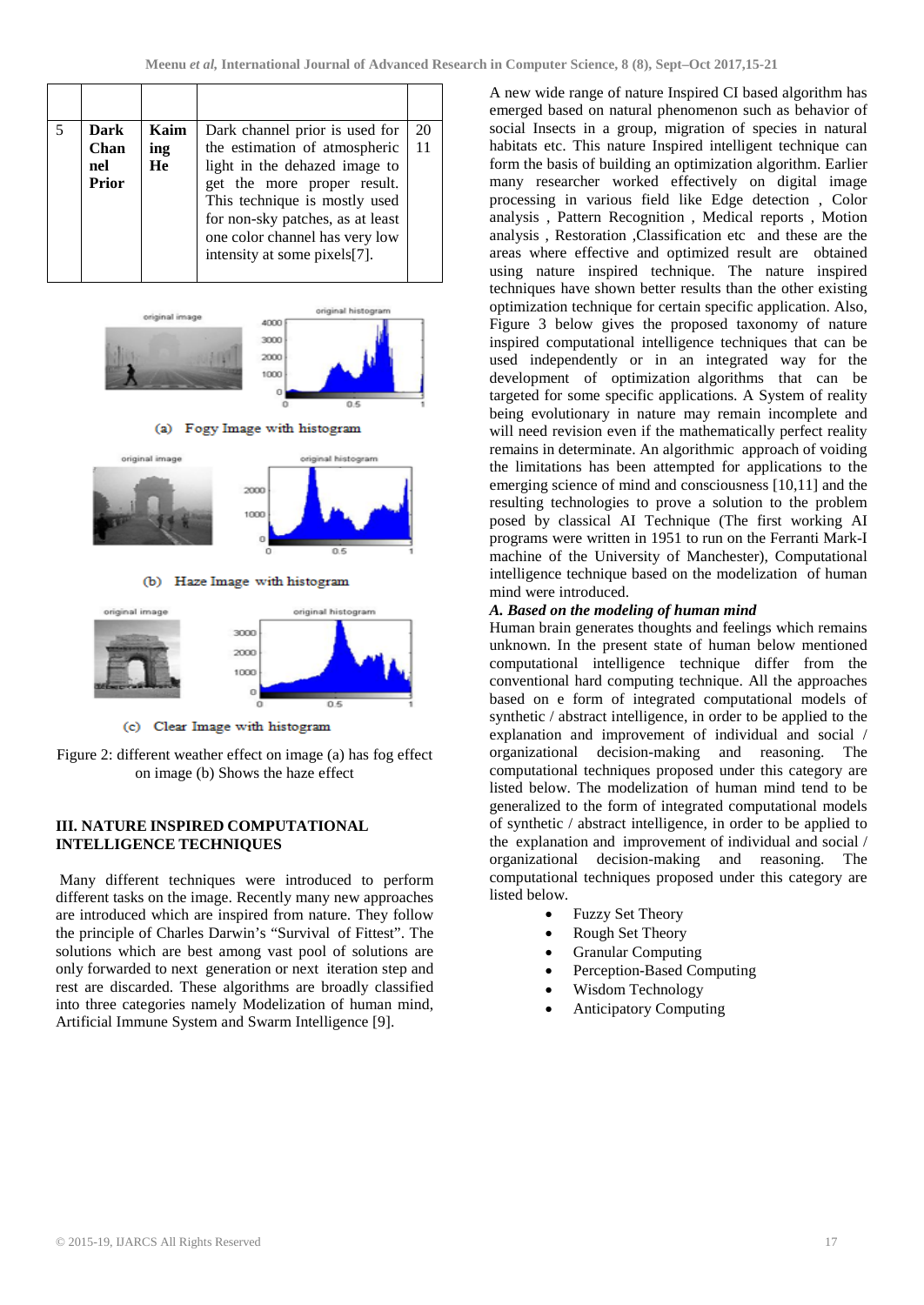

Figure 3. Taxonomy of Nature Inspired CI Techniques

## *B. Artificial Immune based Computing*

The Immune system (IS) consists of a multitude of cells and molecules that interact in a variety of ways to detect and eliminate infectious agents (pathogens). These interactions are localized because they depend upon chemical bonding. Surfaces of immune system cells are covered with receptors, some of which are chemically bind to pathogens and some to other immune system cells or molecules to enable the complex system of signaling that mediates the immune response. Most IS cells circulate around the body via the blood and lymph systems, forming a dynamic system of distributed detection and response, where there is no centralized control **Steven A. Hofmeyr et al [12]**

An artificial immune system is described which incorporates many properties of natural immune systems including diversity, distributed computation, error tolerance, dynamic learning adaptation and self-monitoring. Artificial Immune System [11] is a framework to design a biologically inspired algorithm. It consists of the following basic elements:

- A representation for the components of the system
- A set of mechanisms to evaluate the interaction of individuals with the environment and each other. The environment is usually simulated by a set of input stimuli, one or more fitness function(s).
- Procedures of adaptation that govern the dynamics of the system i.e. how its behavior varies over time.

The computational intelligence techniques proposed under this category are listed below.

- Evolutionary Computing
- Neuro-computing
- Cellular Automata
- Membrane computing

## *C. Swarm Intelligence Based*

The term "*SWARM INTELLIGENCE*" was introduced by Gerardo Beni and Jing Wang in 1989 in the context of cellular robotic systems. Bonabeau et al, 1999[13] describes swarm intelligence as the process of inter-working and intercommunication among groups of social agents to find their food. Swarm intelligence is an extension to evolutionary computation. Evolutionary computation is based on genetics whereas swarm intelligence is based on behavior of social agents like ants, bees, insects etc. The swarms work in decentralized and self organization manner. A single member of a swarm may not work properly but the group works very well.

The swarm intelligence based systems have following properties:

- There are many individuals which are homogeneous in nature.
- The individuals interact with each other using simple behavioral rules.
- The overall working of the system is affected by the interactions between individuals and environment.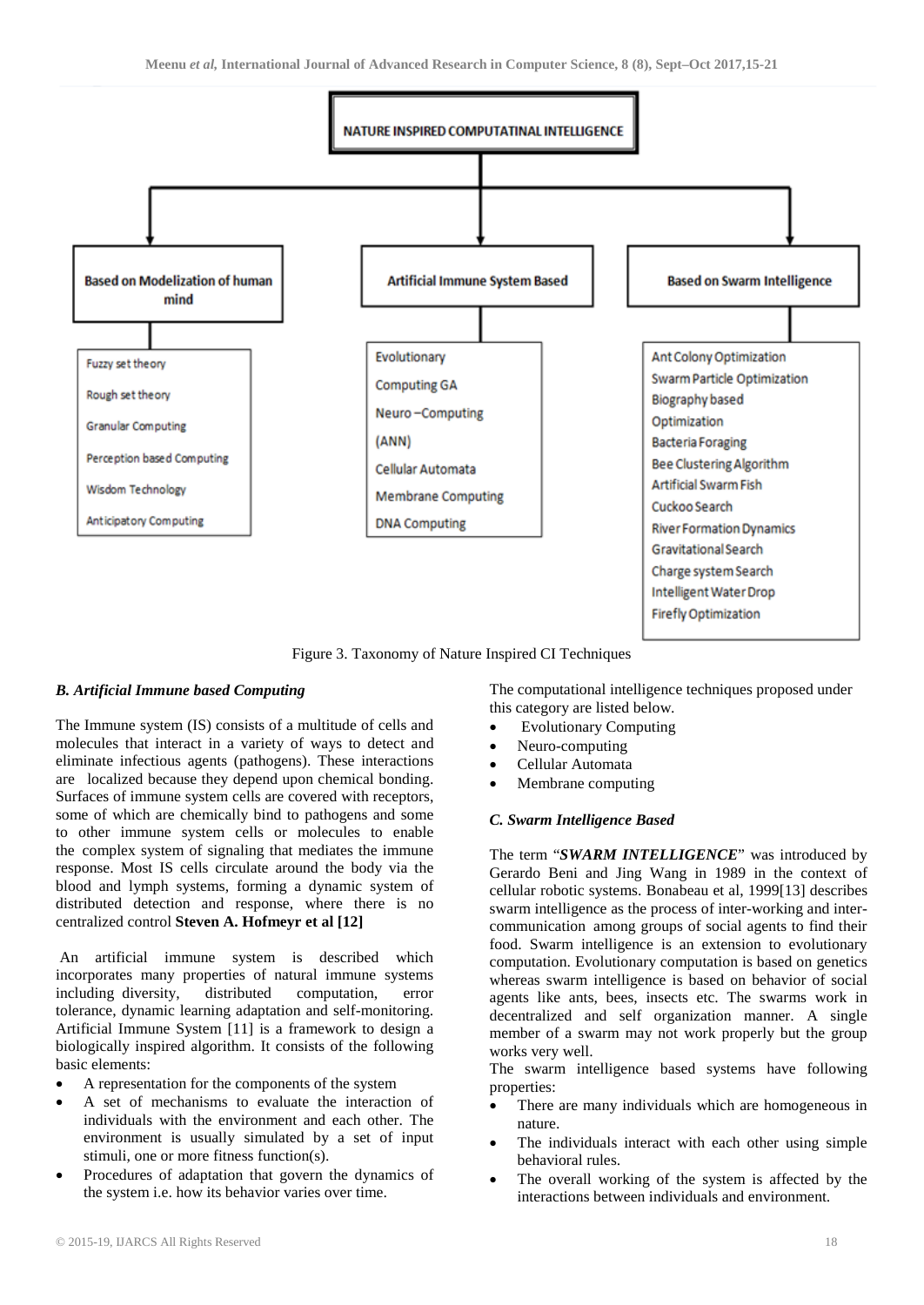The nature inspired techniques proposed under this category are listed below.

- Ant Colony Optimization
- Particle Swarm Optimization
- Biogeography Based Optimization
- Bacterial Foraging Optimization
- Bee Clustering Algorithm
- Artificial Swarm fish
- Cuckoo Search
- **River Formation Dynamics**
- Gravitational Search
- Charged System Search
- Intelligent Water Drop
- Firefly Optimization
- Stochastic Diffusion Search

# **IV. NATURE INSPIRED CI TECHNIQUES FOR HARSH WEATHER**

Image Enhancement technology as one of the research works of the fuzzy image processing triggers the attention of public. Low visibility in the critical phases of the flight is one of the most disruptive factors in European aviation and causes about 50% of arrival delays [14]. In 2007 alone at London airports more than 57000 flights were delayed because of weather. Delay cost was about 1 billion Euros per year. It is vital to increase the efficiency of air transportation system and reduce the impact of difficult weather condition.

Computational intelligence has emerged as a powerful tool for information processing, decision making, and knowledge management. The techniques of computational intelligence have been successfully developed in areas such as neural networks, fuzzy systems, and evolutionary algorithms. It is predictable that in the near future computational intelligence will play a more important role in tackling several engineering problems. Figure 4 summarizes and presents an overview of nature inspired computational intelligence and its perspective application areas along with the respective accuracy assessment metrics

## *A. Human mind Based Approach*

- **Nachiket Desai et al. [15**] presents a fuzzy logic based algorithm, to de-weather fog-degraded images. Specifically, air-light estimation is carried out using fuzzy logic followed by color correction for enhanced visibility. Experimental results shown that the algorithm works effectively for images with a sky region.
- **Dustin fabbian and richard de dear et al. [16]** presents the prediction of fog in numerical weather prediction with the help of artificial neural networks (ANNs) to provide accurate forecasts of such events at Canberra International Airport (YSCB). Results indicate that ANNs are able to offer good discrimination ability at all four lead times. The results were robust to error perturbation for various input parameters. It is recommended that such models be included when preparing forecasts for YSCB, and that the technique should be extended in its application to cover other similarly fog-prone aviation locations.
- **[YifanWang](http://www.sciencedirect.com/science/article/pii/S0925231215017373#%21) et al. [17]** presents a biologically inspired adaptive image enhancement method based on Retinex consisting of four stages: illumination estimation, reflection extraction, color restoration and post processing. The method by author is adaptive and robust to outdoor images and achieves favorable performance against state-ofthe-art methods especially for images captured under extremely hazed or low-light conditions.

## *B. Swarm Intelligence Based*

- The research work of **Adlin Sharo T et al. [18]** have been carried out to enhance the degraded images using hybrid approaches such as fuzzy logic and Artificial Bee Colony (ABC) optimization technique to improve the convergence time as well as quality of the degraded images.
- **Ms. Dilraj Kaur, et al.** [19] presented Ant Colony Optimization (ACO) approach in the problem of designing an optimal route for hard combinatorial problems by focusing on haze removal for underwater images which have poor visibility due to presence of haze.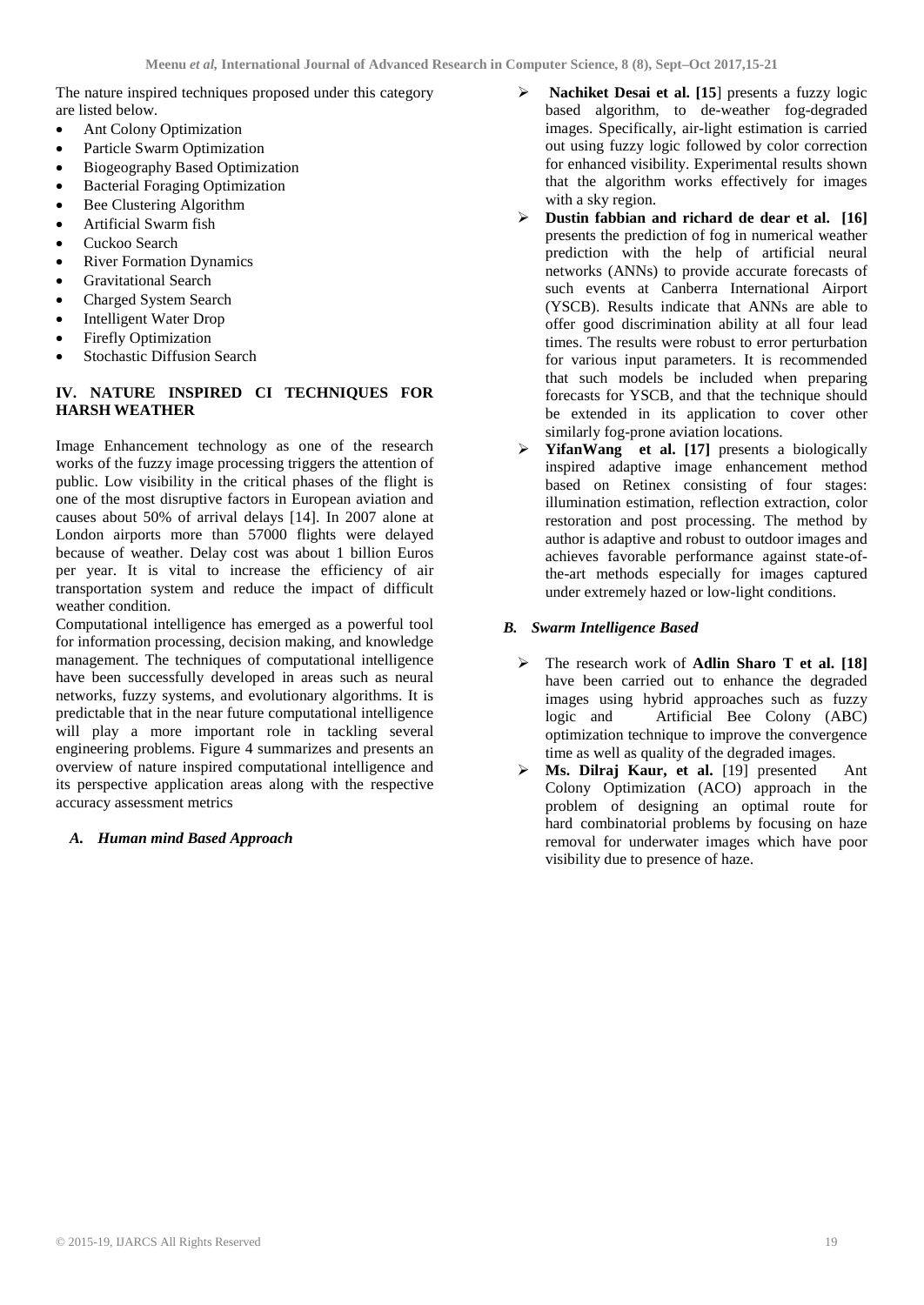

**Figure 4: Overview of nature inspired computational intelligence and its application area for harsh weather**

 By **Yuan et al. [20]**, stochastic particle swarm optimization (SPSO) technique's robustness is studied in regards to atmospheric aerosol size distribution estimations for a bimodal distribution that focuses on Aitken and accumulation mode aerosols. The SPSO method is used to calculate a set of 11 aerosol optical depth (AOD) values based on a size distribution and match them to an inputted set of AOD values. The AOD values for the hazy conditions lead us to suggest that testing a bimodal distribution that focuses on accumulation and course mode aerosols should be done, as the major inconsistencies in the distributions occur in these small radii ranges.

#### **V. CONCLUSION**

At present, it is not possible to state which technique is best for all situations as the characteristic of each image and the circumstances for each study vary so greatly. Therefore, it is essential that each analyst understand the alternative strategies for feature extraction so that he or she may be prepared to select the most appropriate technique for the feature extraction task in hand. To this end, the concept of nature inspired computational intelligence, an optimized approach for feature extraction from satellite multispectral images, has been introduced in this category. These techniques with lower cost and higher degree of classification accuracy will be able to replace high resolution high cost satellite images.

As far as feature extraction was concerned, a few nature inspired intelligent techniques like those of fuzzy sets, ant colony optimization, particle swarm optimization, biogeography based optimization etc. could be adapted and implemented for real time scenarios such as in satellite imaging applications . However, the nature inspired techniques of cuckoo Search, firefly optimization, stochastic diffusion search, geo-sciences based techniques of plate tectonics, big bang crunching etc. have not been commonly used to suit the harsh weather feature extraction applications.

#### **REFRENCES**

- [1] Narasimhan, Srinivasa G., and Shree K. Nayar. "Vision and the atmosphere." International Journal of Computer Vision 48.3 (2002): 233-254.
- [2] Tan, Robby T. "Visibility in bad weather from a single image." Computer Vision and Pattern Recognition, 2008. CVPR 2008. IEEE Conference on. IEEE, 2008.
- [3] Zhang, Zheng, and Huadong Ma. "Multi-class weather classification on single images." Image Processing (ICIP), 2015 IEEE International Conference on. IEEE, 2015.
- [4] Y.Y. Schechner, S.G. Narasimhan, and S.K. Nayar, "Instant Dehazing of Images Using Polarization," Proc. IEEE Conf. Computer Vision and Pattern Recognition, vol. 1, pp. 325- 332, 2001.
- [5] R. Tan, "Visibility in Bad Weather from a Single Image," Proc. IEEE Conf. Computer Vision and Pattern Recognition, June 2008.